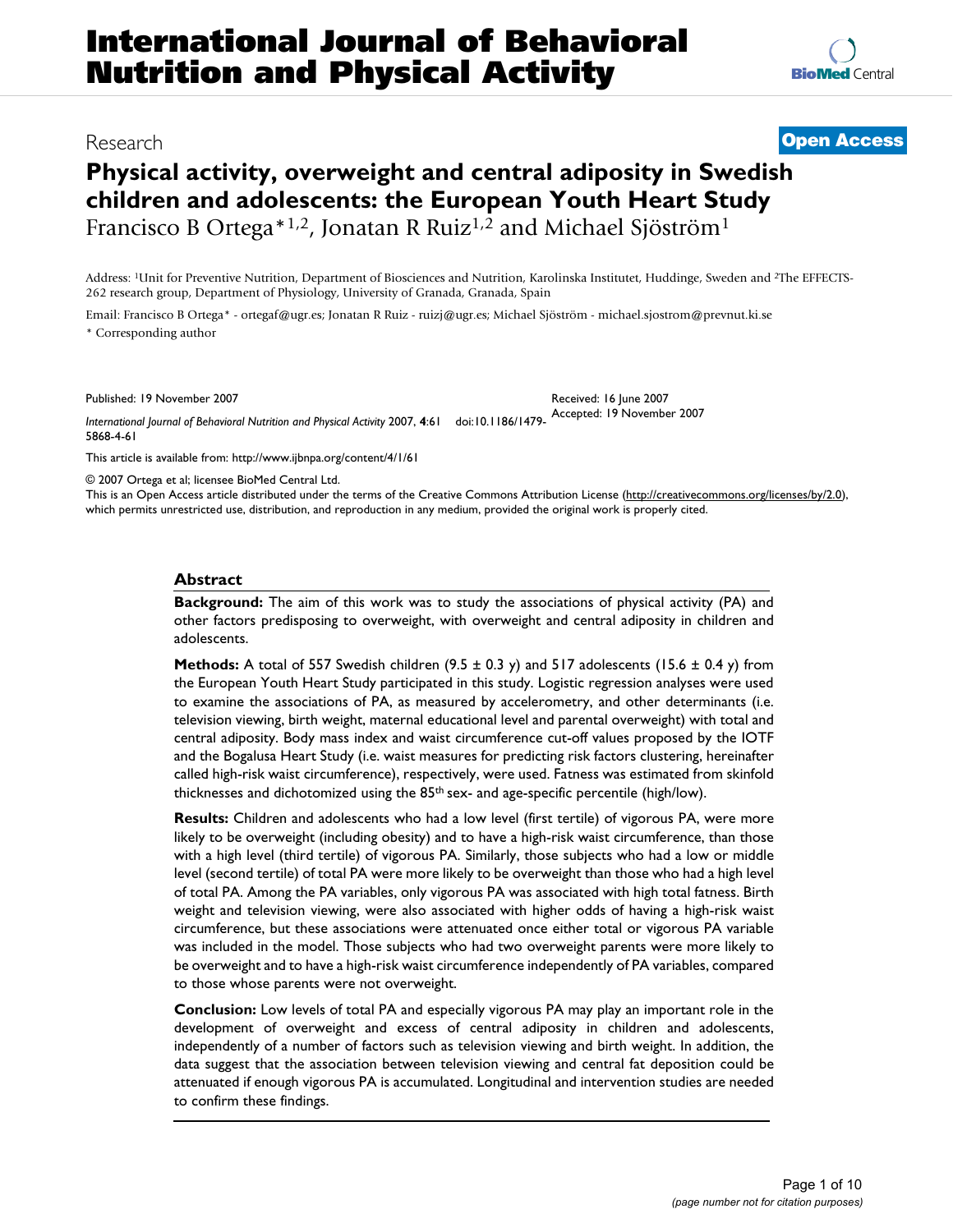# **Background**

The increase in childhood overweight and obesity is a public health concern in developed countries [1-4]. Central obesity may be a better predictor than overall obesity for the risk of cardiovascular disease and type II diabetes, and in adults it seems to be a strong predictor of morbidity and mortality independent of body mass index (BMI) [1,4]. Most metabolic disturbances associated with central adiposity, such as undesirable lipid and insulin concentrations, show their onset during childhood [5]. Therefore, the study of central adiposity at these ages and its relationships with modifiable factors that may influence it is important from a health promotion perspective. In this context, a better understanding of the relative role of physical activity (PA) and other determinant factors for the development of total and central overweight/obesity at young ages is needed. Other factors such as time spent in television (TV) viewing [6], a high or low birth weight [7,8], the level of maternal education [9,10] and parental overweight [11] seem to be associated with the adiposity level in young people, and require further research.

The relationship of levels and patterns of PA with total and central adiposity in children and adolescents is unclear [12-18], which may be due to the different methodologies used to measure PA. Studies using objective methods to assess levels and patterns of PA have recently been published [19-21]. However, a better understanding of the association between PA and overweight and abdominal adiposity is still required. Since childhood obesity in a complex pathological condition that is affected by multiple variables, the analysis of a number of established determinant factors when aiming to study the potential effect of one specific factor on adiposity (e.g. PA) is fundamental. In this regard, comprehensive insights are needed on the associations between objectively measured PA variables and overweight and central adiposity, accounting for several proposed determinant factors, such as TV viewing, birth weight, maternal educational level and parental overweight in young people.

The aim of this report was to study the independent associations of objectively measured PA and other factors predisposing to overweight, with overweight and central adiposity in children and adolescents.

# **Methods**

# *Study design*

A total of 557 children  $(9.5 \pm 0.3 \text{ y})$  and 517 adolescents  $(15.6 \pm 0.4 \text{ y})$  from the Swedish part of the European Youth Heart Study (EYHS) [22] with valid data for waist circumference and BMI and were included in this study. The 97% of these subjects had complete and valid data for sexual maturation status, 94% for TV viewing, 90% for birth weight, 88% for maternal educational level, 88% for parental overweight and 71% for objectively measured PA.

Data collection took place from September 1998 to May 1999 in 37 schools from eight municipalities (Botkyrka, Haninge, Huddinge, Nynäshamn, Salem, Södertälje, Tyresö, and Örebro) in Sweden. Study design, sampling procedures, selection criteria, participation rates and study protocol have been reported elsewhere [23].

The study was approved by the Research Ethics Committees of Örebro County Council and Huddinge University Hospital. One parent or legal guardian provided written informed consent, and all children and adolescents gave verbal consent.

# *Objectively measured physical activity*

Physical activity was measured with an activity monitor (MTI model WAM 7164, Manufacturing Technology Inc., Shalimar, Florida, formerly known as Computer Science and Applications Inc.) worn at the right hip. Accelerometers provide a measure of frequency, intensity, and duration of movement, allowing data to be analyzed over userdefined intervals (epochs). In this study, the epoch duration was set at 1 min, since this epoch duration is widely used in field-based studies [21,24], allowing data to be collected for sufficiently long time.

The participants were asked to wear the accelerometer over four consecutive days (including necessarily both weekdays and weekend days) and the inclusion criteria were set as: at least three days of recording and with a minimum of 10 hours registration per day.

Total PA was expressed as total counts recorded, divided by total daily registered time (counts/min). The time spent in moderate and vigorous PA was calculated and presented as the average time per day during the complete registration (min/d). Moderate PA (3–6 metabolic equivalents, METs) and vigorous PA (> 6 METs) intensities were defined upon cut-off limits published elsewhere [25]. The cut-off limits used in this study have been shown to be valid for estimating time spent in moderate and vigorous PA in children and adolescents [26]. The time spent in at least moderate intensity level (> 3 METs) was calculated as the sum of time spent in moderate and vigorous PA (MVPA, min/day). The proportion of subjects who met the current PA recommendations of 60 min or more of MVPA daily was then calculated [27].

# *Other determinant factors*

The time spent in TV viewing was self-reported by the subjects by means of the question "How many hours of TV do you usually watch?" The answer was classed as either  $\leq 2$ h/day or > 2 h/day [6]. Parents reported the subjects' birth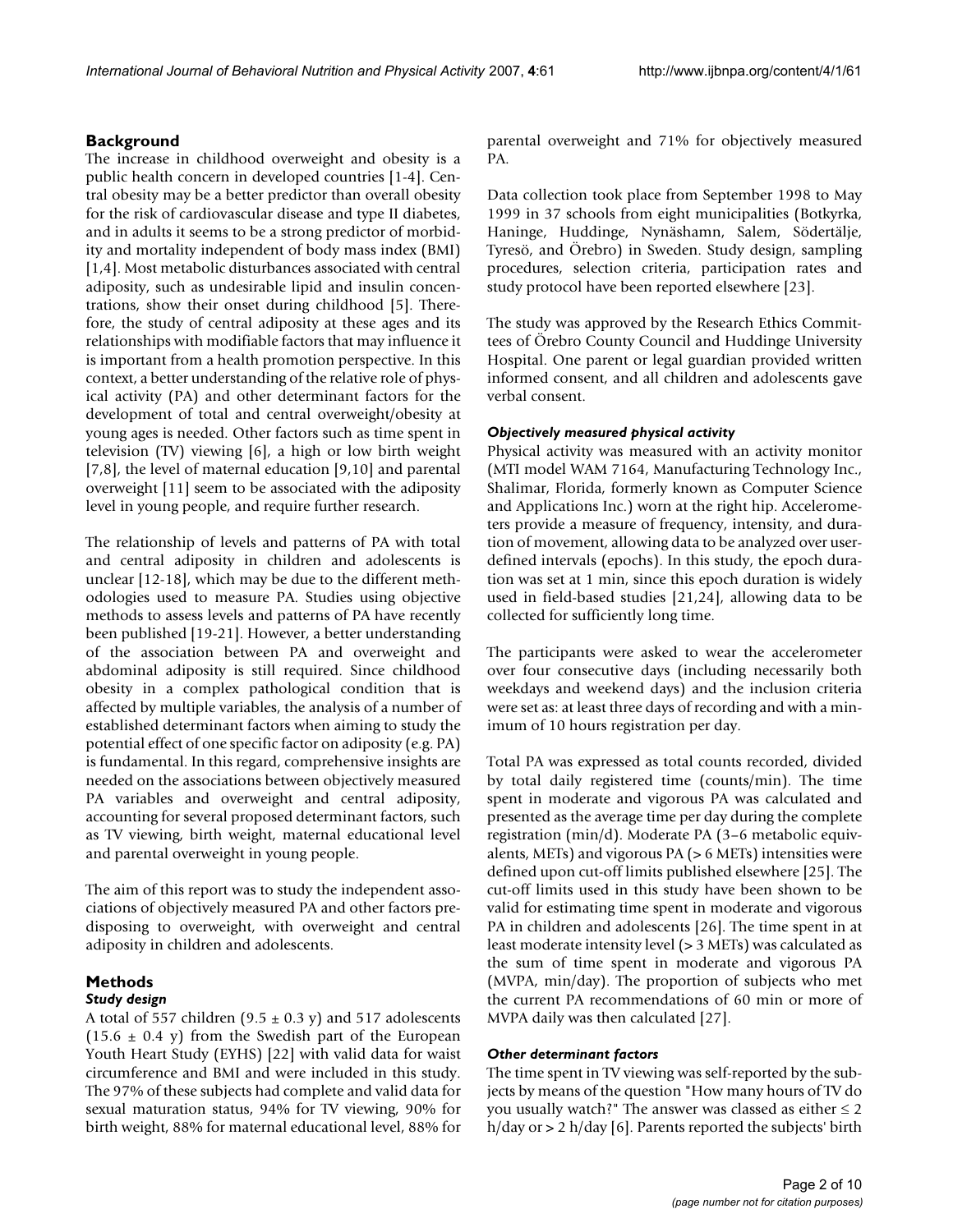weights, as well as their own height and weight. Birth weight was categorized as < 2500 g, between 2500 and 4000 g or  $> 4000$  g [28]. The socioeconomic status was defined by the maternal educational status as below university education and university education [9,10]. The BMI for parents was calculated and the overweight status according to international cut-off for adults was determined ( $\geq$  25 Kg/m<sup>2</sup> = overweight, and  $\geq$  30 Kg/m<sup>2</sup> = obesity). The validity of BMI based on self-reported weight and height in adults has been documented elsewhere [29].

# *Physical examination and definitions*

Commonly used markers for overweight and adiposity are BMI and waist circumference. Body mass index is a reasonable proxy for total obesity when used with cut-off values adapted to each age and sex [30], while waist circumference is used to express central adiposity [31,32].

Height and weight of children were measured by standardized procedures. Body mass index was calculated as weight divided by height squared (Kg/m2). The age- and sex-specific BMI cut-off values proposed by the International Obesity Task Force [30], were used to categorize the subjects as non-overweight, overweight and obese. For the analyses, this variable was dichotomized as non-overweight and overweight, which includes obesity (hereinafter called overweight).

Waist circumference was measured with a metal anthropometric tape midway between the lower rib margin and the iliac crest, at the end of a gentle expiration. The ageand sex-specific waist circumference cut-off values for predicting risk factor clustering proposed by the Bogalusa Heart Study were used to class the individuals as having a high or low metabolic risk (hereinafter called high/lowrisk waist circumference) [33]. Several percentile-based reference values for central obesity have been published elsewhere [31,34], however the sex- and age-specific cutoff values chosen for this study provide meaningful information about a waist circumference size associated with higher metabolic risk, and not only a high level of abdominal fatness.

Skinfold thicknesses were measured with a Harpenden caliper (Baty International, Burguess Hill, U.K.) on the left side of the body according to the criteria described by Lohman et al. [35]. All measurements were taken twice and in rotation, and the mean value was calculated. If the difference between the two measurements was more than two millimeters a third measurement was taken and the two closest measurements were averaged. The Slaughter's equations [36] have been proposed as the most accurate equations for the estimation of body fat percentage from skinfold thickness in young people [37]. Consequently, these equations were used to calculate the percentage of body fat in this study. According to previous research [38], being above the sex- and age-specific 85th centile of body fat percentage was used as a cut-off value for defining individuals with high levels of total adiposity (hereinafter called high total fatness). Pediatric overweight is internationally defined by sex- and age-specific cut-offs for BMI [30]. We have used BMI as the main outcome for assessing total overweight, since international standards for body fat percentage in young people, estimated from skinfold thickness, have not been established yet. Nevertheless, whether the results differ when body fat percentage is used instead of BMI was also studied.

Pubertal stage was assessed by a trained researcher, after a brief observation, according to Tanner and Whitehouse [39].

# *Statistical analysis*

Study sample characteristics are presented as means and standard deviations (SD), unless otherwise stated. The effects of sex and age on the sample characteristics (continuous variables) were analysed by analysis of variance (two-way ANOVA), with sex and age as fixed factors, and the sample characteristics as dependent variables. All the residuals showed a satisfactory pattern. Nominal data were analysed by Chi-square tests, for sex and age groups consecutively.

The association of PA variables and the other determinant factors with BMI (non-overweight/overweight) and waist circumference (low/high-risk waist circumference) was analyzed by binary logistic regression.

No significant interaction was found between sex and age in the associations between the predictors and outcome variables. Therefore, the analysis was performed for the whole sample together, entering sex and age into the models as covariates.

Total, moderate and vigorous PA variables were recoded into tertiles within each sex and age (low, middle and high PA levels, corresponding to the first, second and third tertile, respectively). Since most of the children met the current PA recommendations ( $\geq 60$  min/day of MVPA), the analysis for this dichotomized variable was only performed for the adolescent group.

For the predictors for which significant associations were observed, the analysis was redone after controlling for the rest of the significant predictors, in order to examine whether the associations were independent of each other. In addition, the analyses were performed using percentage body fat (> 85th sex- and age-specific percentile) instead of BMI, to examine whether the results changed when different indices for assessing total overweight were used.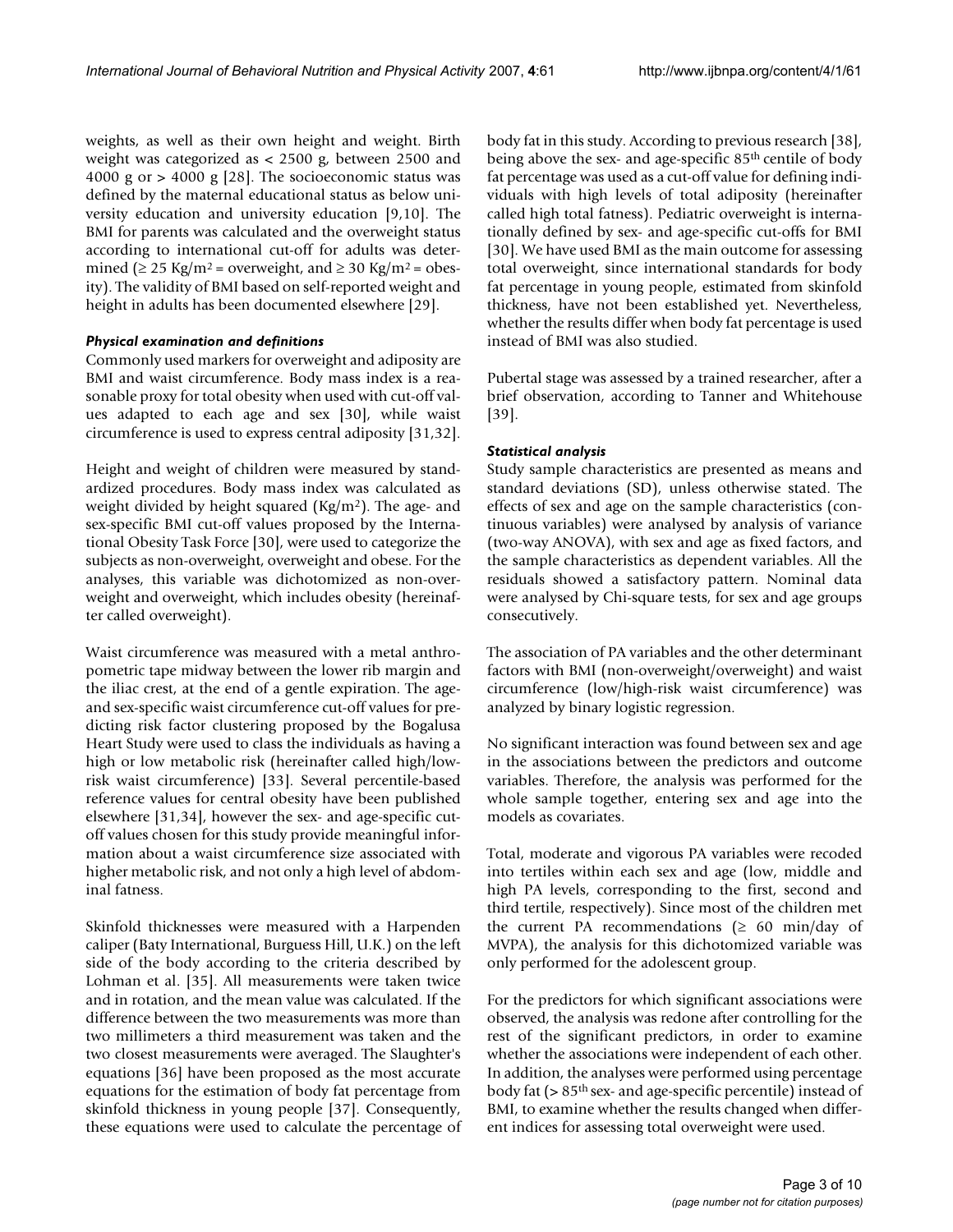The outcome did not change when the analyses were performed entering the PA variables as continuous variables instead of as categorical (tertiles). Categorized variables were finally used to allow a more simple and meaningful interpretation. The analysis was performed using SPSS v.15.0 software for Windows. For all analyses, the significance level was 5%.

# **Results**

Physical characteristics and PA variables are shown in Table 1. Data on TV viewing, birth weight, maternal educational level and parental overweight are displayed in Table 2. In all PA variables studied, boys were more active than girls and children more active than adolescents. Regarding meeting PA recommendations, the differences between boys and girls were greater in adolescents than in children. Nearly all the children met the PA recommendations, whereas 71% of the adolescents boys, and 60% of the adolescents girls did not meet the PA recommendations.

# *Objectively measured physical activity*

The odds ratios (OR) and confidence intervals (CI) of being overweight and having a high-risk waist circumference according to objectively measured PA variables, after controlling for sex and age, are shown in Table 3. No significant association was found for PA recommendations, moderate PA or MVPA variables.

Those subjects who had a low (first tertile) or middle level (second tertile) of total PA were more likely to be overweight ( $P = 0.019$  and  $P = 0.006$ , respectively), but not to have a high-risk waist circumference, than those who had a high level (third tertile) of total PA. This association remained significant after controlling for TV viewing, birth weight, and parental overweight (*P* ≤ 0.05, data not shown). When sexual maturation status was entered into the model instead of age group, only a trend to the significance was found (for all  $P \le 0.1$ , data not shown).

Children and adolescents who had a low level (first tertile) of vigorous PA, had four times higher odds of being overweight (*P* = 0.001) and two times higher odds of having a high-risk waist circumference (*P* = 0.026), compared to those who had a high level (third tertile) of vigorous PA. When these associations were controlled for TV viewing or birth weight, low vigorous PA was still a significant predictor of the odds of being overweight and having a high-risk waist circumference (for all *P* ≤ 0.05, data not shown). When controlling for sexual maturation status instead of age groups, the associations between vigorous PA and overweight and high-risk waist circumference remained significant (for all  $P \leq 0.01$ , data not shown). After controlling for parental overweight, vigorous PA was still associated with the odds of being overweight ( $P \leq$ 0.05, data not shown).

### **Table 1: Characteristics of the study subjects by sex and age group.**

|                                                 | Children           |                     | Adolescents        |                           |
|-------------------------------------------------|--------------------|---------------------|--------------------|---------------------------|
|                                                 | Boys ( $n = 269$ ) | Girls ( $n = 288$ ) | Boys ( $n = 238$ ) | Girls ( $n = 279$ )       |
| Age(y)                                          | $9.5 \pm 0.3$      | $9.5 \pm 0.4$       | $15.6 \pm 0.4$     | $15.5 \pm 0.4$            |
| Sexual maturation status $(\%)$ : *†            |                    |                     |                    |                           |
| Pre-pubescents (Stage 1)                        | 98.4               | 57.6                | 0.5                | 0                         |
| Pubescents (Stages 2, 3 and 4)                  | 1.6                | 42.4                | 16.3               | 45.7                      |
| Post-pubescents (Stage 5)                       | 0                  | $\mathbf 0$         | 83.3               | 54.3                      |
| Weight $(Kg)$ *+                                | $33.4 \pm 6.2$     | $33.7 \pm 6.7$      | $64.2 \pm 10.7$    | $57.8 \pm 8.8$            |
| Height $(m)$ *+                                 | $1.4 \pm 0.1$      | $1.4 \pm 0.1$       | $1.8 \pm 0.1$      | $1.6 \pm 0.121.2 \pm 2.7$ |
| Body mass index $(Kg/m2)$ <sup>+</sup>          | $17.2 \pm 2.4$     | $17.3 \pm 2.4$      | $20.7 \pm 2.8$     |                           |
| Overweight/obesity $(\%)$                       | 13.4               | 17.7                | 12.5               | 12.7                      |
| Waist circumference (cm) *+                     | $60.7 \pm 6.0$     | $60.2 \pm 6.1$      | $73.8 \pm 7.1$     | $70.0 \pm 6.7$            |
| High-risk waist circumference (%) $\ddagger$ II | 27.2               | 28.6                | 17.4               | 30.1                      |
| Percentage body fat *+                          | $16.1 \pm 6.3$     | $18.6 \pm 5.6$      | $14.0 \pm 6.5$     | $23.4 \pm 5.5$            |
| Total amount of PA (counts/min) *+              | $805 \pm 259$      | $665 \pm 189$       | $557 \pm 199$      | $490 \pm 154$             |
| Moderate PA (min/d) *+                          | $185 \pm 50$       | $159 \pm 41$        | $65 \pm 31$        | $58 \pm 22$               |
| Vigorous PA (min/d) *+                          | $35 \pm 23$        | $24 \pm 15$         | $16 \pm 12$        | $11 \pm 10$               |
| MVPA $(min/d)$ *+                               | $220 \pm 65$       | $182 \pm 51$        | $81 \pm 38$        | $69 \pm 28$               |
| Meeting PA recommendations:                     |                    |                     |                    |                           |
| $\geq$ 60 min/day of MVPA (%) *+                | 99.0               | 99.6                | 70.I               | 60.2                      |

Data shown as mean ± standard deviation, unless otherwise stated. PA, physical activity; MVPA, moderate-vigorous PA. Sex differences (\*) and age group differences (†) were analysed by Chi-square tests (nominal variables) or two-way ANOVA (continuous variables). ‡ Sex differences were found only in adolescents. §International Obesity Task Force body mass index cut-off values. II Waist circumference cut-off values for predicting risk factor clustering, as proposed by Bogalusa Heart Study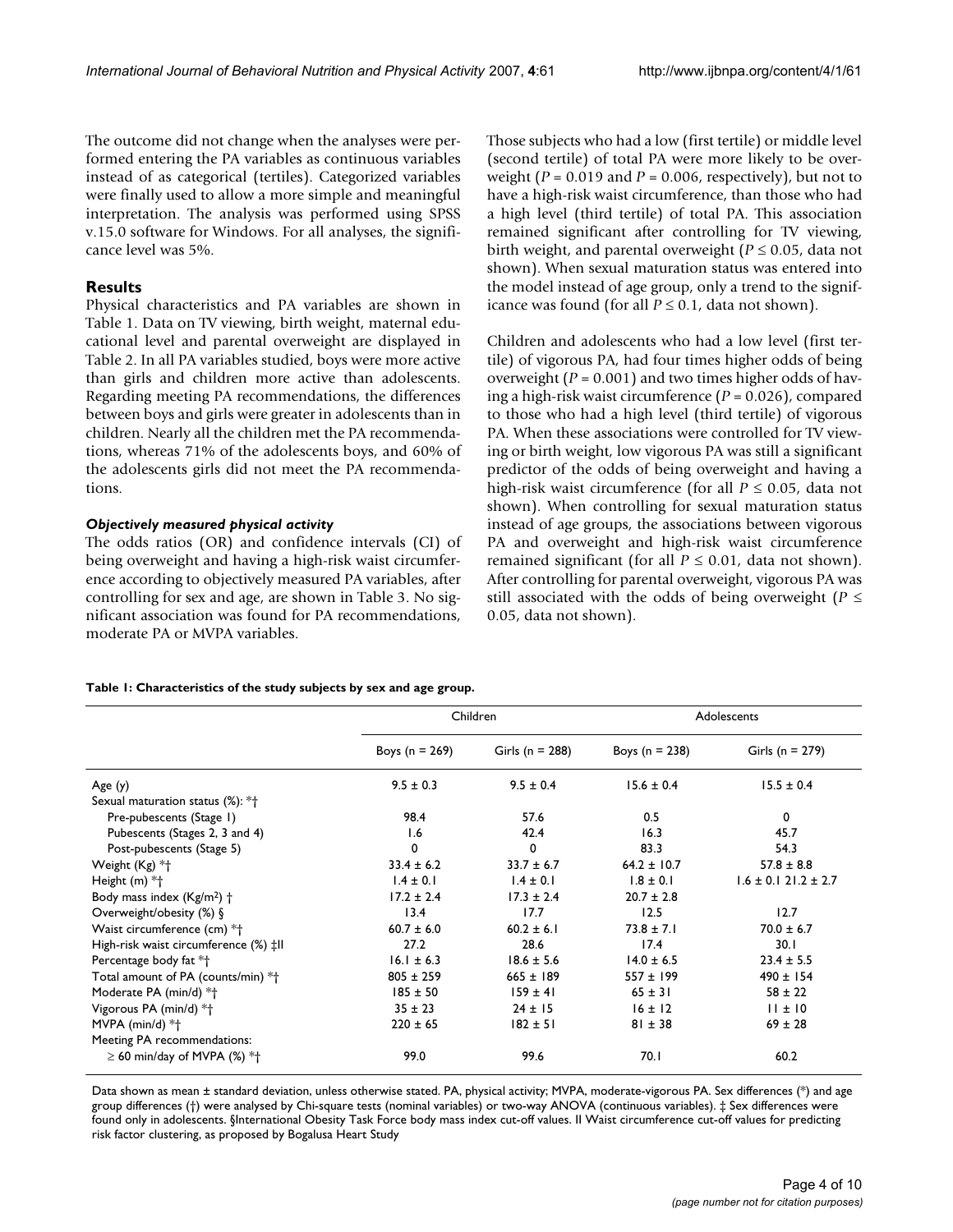**Table 2: Television viewing, birth weight, maternal education and parental overweight in Swedish children and adolescents by sex.**

|                                                              |      | Children |      | Adolescents |  |
|--------------------------------------------------------------|------|----------|------|-------------|--|
|                                                              | Boys | Girls    | Boys | Girls       |  |
| TV viewing: $> 2$ h/day (%) $\dagger$<br>Birth weight (%): * | 23.9 | 22.5     | 44.8 | 40.5        |  |
| < 2.500 g                                                    | 2.5  | 5.6      | 0.9  | 5.9         |  |
| $2500 g - 4000 g$                                            | 74.0 | 82.3     | 77.I | 82.2        |  |
| $>$ 4000 g                                                   | 23.6 | 12.0     | 22.1 | I I.8       |  |
| Maternal educational level (%): †                            |      |          |      |             |  |
| <b>Below University</b>                                      | 68.0 | 68. I    | 61.2 | 55.8        |  |
| Parental overweight/obesity (%): †‡                          |      |          |      |             |  |
| Only father                                                  | 34.2 | 37.I     | 38.9 | 37.0        |  |
| Only mother                                                  | 8.2  | 15.4     | 15.9 | 13.8        |  |
| Both father and mother                                       | 17.7 | 16.2     | 19.0 | 18.5        |  |
|                                                              |      |          |      |             |  |

TV, television. Sex differences (\*) and age group differences (†) were analysed by Chi-square tests. ‡ Sex differences were found only in children and age group differences only in boys.

When high total fatness instead of overweight was entered into the models as dependent variable, only vigorous PA was significantly associated with high total fatness (*P* ≤ 0.05, data not shown).

#### *Other determinant factors*

The odds ratios and CI of being overweight and having a high-risk waist circumference according to TV viewing, birth weight, maternal educational level and parental overweight, after controlling for sex and age, are shown in Table 4. Those subjects that spent 2 h/day or more in TV viewing were more likely to have a high-risk waist circumference than those who did not  $(P = 0.004)$ . However, this association did not persist when either total or vigorous PA was entered into the model.

Children and adolescents that had a birth weight greater than 4000 g had two times higher odds of having a highrisk waist circumference, compared to those who had a birth weight between 2500 and 4000 g (*P* = 0.018). These results remained significant after additionally controlling for the different PA variables (*P* = 0.05, data not shown).

Parental overweight significantly increased the odds ratio of being overweight (OR from 2.0 to 3.4) and having a high-risk waist circumference (OR from 1.8 to 3.4, *P* values from 0.060 to 0.001). These results remained significant after additionally controlling for the different PA variables ( $P \le 0.05$ , data not shown). No association was found between maternal educational level and overweight or high-risk waist circumference.

#### **Discussion**

#### *Objectively measured physical activity*

One of the major findings of this study was that those individuals with a low level of vigorous PA were more likely to be overweight, and more likely to have a high-risk waist circumference, compared to those who had a high level of vigorous PA. This finding is in accordance with those data reported by Gutin et al. and Ruiz et al. [16,17]. They observed that a high level of vigorous PA was associated with a lower adiposity in children and adolescents. Our data also suggest that being physically active, especially vigorously active, is associated with a lower "risk" of being overweight, independently of other important determinant factors, such as TV viewing, birth weight or parental overweight. Other authors have reported that when controlling the effect of dietary energy intake, PA was also the most important determinant of childhood obesity [40,41]. These findings call for interventions aiming to increase or maintain PA levels among young people. In this context, several school based-studies have succeeded in increasing PA levels [42,43].

The levels of vigorous PA associated with lower odds of being overweight and having a high-risk waist circumference were met at the third tertile. The sex and age-specific values for the third tertile were:  $\geq 40$  min/day and  $\geq 25$ min/day, for boys and girls, respectively, and  $\geq 20$  min/ day and  $\geq$  15 min/day for adolescent boys and girls, respectively. Interestingly, data from the Swedish and Estonian EYHS-children aged 9–10 y, showed a significant difference between total body fat, as measured by skinfold thicknesses, of those who accumulated more than 40 min/day of vigorous PA and those who accumulated 10– 18 min/day [17]. Of note is that although different adiposity indexes and statistical approach was used in that study, the figures reported are identical to those found in the current study in boys aged  $9-10$  y ( $>40$  min/day). When accounting for sexual maturation status instead of age, the association between total PA and overweight was non-significant and vigorous PA still remained associated with both overweight and high-risk waist circumference.

Because the use of BMI for defining overweight/obesity in young people has been criticised, we additionally studied the associations discussed above using the high total fatness variable (derived from skinfold thicknesses) instead of the international BMI categories. Among the PA variables, only vigorous PA was associated with high total fatness. Data from a large UK project called "the Avon Longitudinal Study of Parents and Children", in which PA was measured by accelerometry and fatness by Dual Energy X-ray Absorciometry, also suggest that higher intensity PA may be more important than total PA in this matter [19]. Our findings, together with those reported by others, reinforce the thesis that high intensity PA may play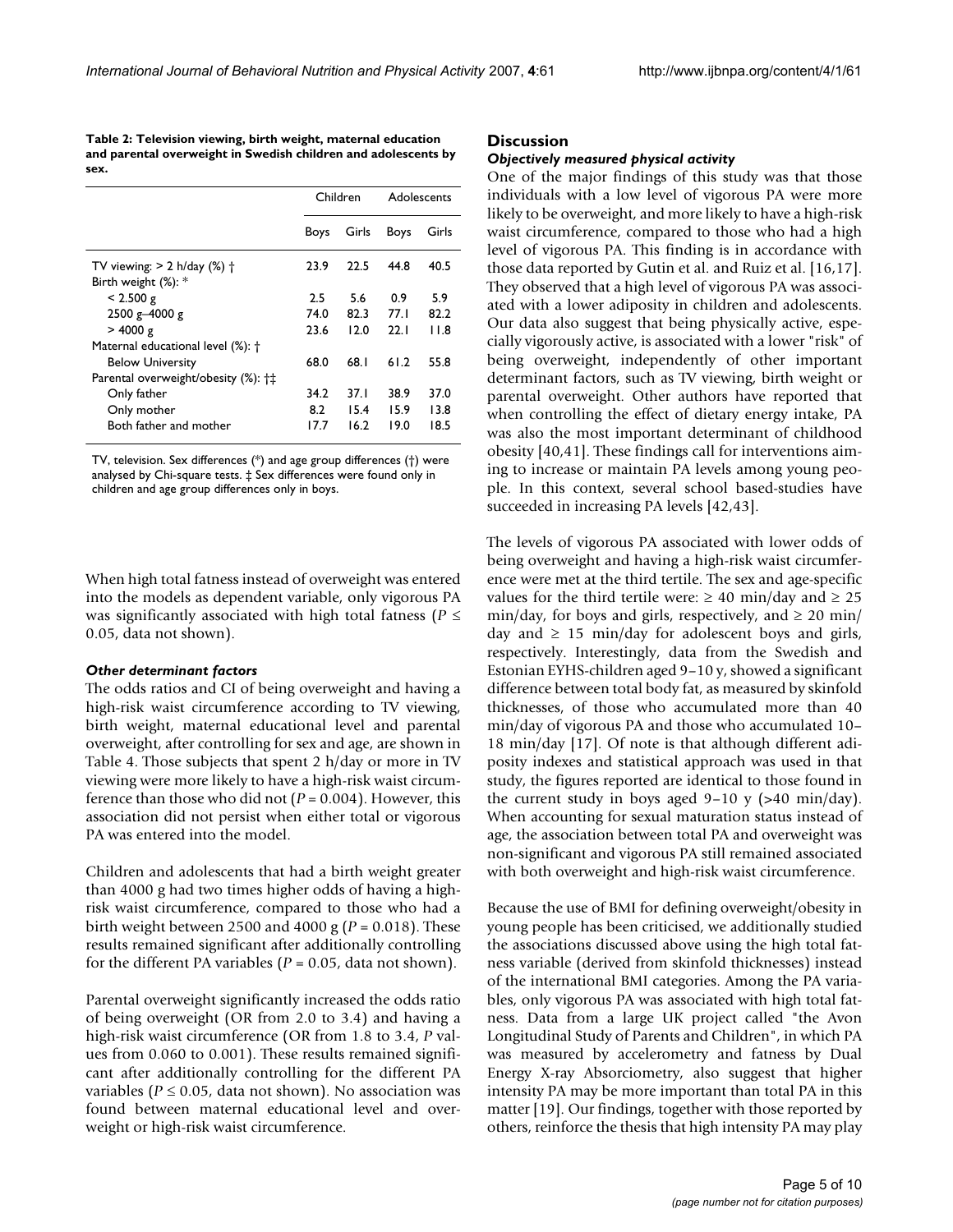|                                  |                        | Overweight *                    |             |          |
|----------------------------------|------------------------|---------------------------------|-------------|----------|
|                                  |                        | OR ‡                            | 95 % CI     | $P \leq$ |
| Total amount of PA <sup>**</sup> | High PA level          | T                               | Reference   |          |
|                                  | Middle PA level        | 3.2                             | $1.4 - 7.4$ | 0.006    |
|                                  | Low PA level           | 2.7                             | $1.2 - 6.4$ | 0.019    |
| Moderate PA <sup>**</sup>        | High PA level          | I.                              | Reference   |          |
|                                  | Middle PA level        | 1.7                             | $0.7 - 3.7$ | 0.218    |
|                                  | Low PA level           | 2.0                             | $0.9 - 4.4$ | 0.073    |
| Vigorous PA <sup>**</sup>        | High PA level          | $\mathbf{I}$                    | Reference   |          |
|                                  | Middle PA level        | 1.9                             | $0.8 - 4.7$ | 0.157    |
|                                  | Low PA level           | 4.1                             | $1.8 - 9.5$ | 0.001    |
| MVPA <sup>**</sup>               | High PA level          | $\mathbf{I}$                    | Reference   |          |
|                                  | Middle PA level        | 1.0                             | $0.5 - 2.3$ | 0.976    |
|                                  | Low PA level           | 2.1                             | $0.9 - 4.3$ | 0.162    |
| PA recommendations <sup>++</sup> | $\geq 60$ min/day MVPA |                                 | Reference   |          |
|                                  | < 60 min/day MVPA      | 1.9                             | $0.9 - 4.3$ | 0.118    |
|                                  |                        | High-risk waist circumference + |             |          |
| Total amount of PA <sup>**</sup> | High PA level          | I.                              | Reference   |          |
|                                  | Middle PA level        | $\mathbf{L}$                    | $0.6 - 2.1$ | 0.765    |
|                                  | Low PA level           | 1.0                             | $0.6 - 2.0$ | 0.913    |
| Moderate PA <sup>**</sup>        | High PA level          | T                               | Reference   |          |
|                                  | Middle PA level        | $\mathbf{L}$                    | $0.6 - 2.0$ | 0.794    |
|                                  | Low PA level           | 1.3                             | $0.7 - 2.4$ | 0.443    |
| Vigorous PA <sup>**</sup>        | High PA level          | $\mathbf{I}$                    | Reference   |          |
|                                  | Middle PA level        | 1.4                             | $0.8 - 2.7$ | 0.277    |
|                                  | Low PA level           | 2.1                             | $1.1 - 3.9$ | 0.026    |
| MVPA $**$                        | High PA level          | $\mathbf{I}$                    | Reference   |          |
|                                  | Middle PA level        | 0.6                             | $0.3 - 1.5$ | 0.285    |
|                                  | Low PA level           | 1.3                             | $0.6 - 2.8$ | 0.448    |
| PA recommendations <sup>++</sup> | $\geq$ 60 min/day MVPA |                                 | Reference   |          |
|                                  | < 60 min/day MVPA      | 1.4                             | $0.8 - .7$  | 0.279    |

#### **Table 3: Overweight and high-risk waist circumference according to physical activity (PA) variables.**

OR, odds ratios; CI, confidence intervals; MVPA, moderate-vigorous PA. \* International Obesity Task Force body mass index cut-off values. † Waist circumference cut-off values for predicting risk factor clustering, as proposed by Bogalusa Heart Study. ‡ Logistic regression analysis was performed controlling for sex and age. \*\* Low, middle and high PA levels represent the 1st,  $2^{nd}$  and  $3^{rd}$  tertiles, respectively. They all were age- and sexspecifically calculated. †† Since the number of children not meeting PA recommendations were very small (≤ 1%), this analysis was performed only for adolescents.

a key role in the prevention of total and central childhood obesity. However, more data from longitudinal and randomized control trial are needed to support these results.

In accordance with other studies [19,44-46], our results showed higher levels of PA in boys than in girls and in children than adolescents. Nearly all the children involved in this study met the current PA recommendations ( $\geq 60$  min of daily MVPA). Although this finding is in accordance with previously reported data from other European countries [44], the questions of whether the studied children are really active enough or if the PA recommendations are appropriate for this population remain unanswered. Andersen et al. (2006) reported that at least 90 min of daily MVPA is necessary to prevent a clustering of cardiovascular disease risk factors including excess of fatness in children and adolescents [47]. Our results support the hypothesis that 60 min or more of daily PA could be enough, if enough vigorous PA is accumulated during such period.

### *Other determinant factors*

Sedentary behaviour was associated with two-fold higher odds of having a high-risk waist circumference. Television viewing may increase the "risk" through both a reduction in energy expenditure or increased food intake [48,49]. Although there are potential benefits of viewing some TV shows, such as the promotion of positive aspects of social behaviour (eg, sharing, manners, and cooperation), many negative health effects can result [6]. In addition, longitudinal studies investigating the role of TV viewing on the development of obesity in youths suggest that decreased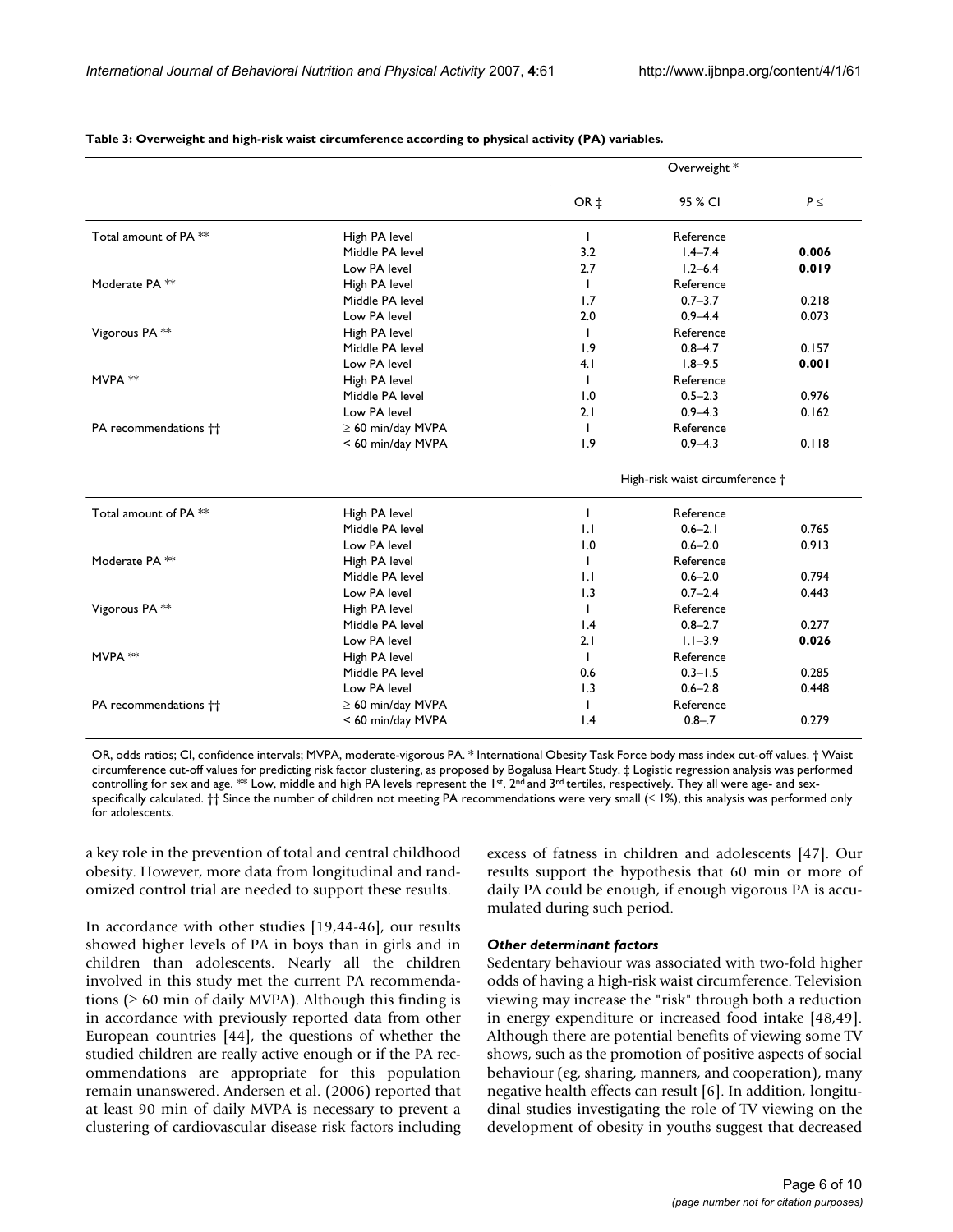|                            |                               | Overweight * |                                 |          |
|----------------------------|-------------------------------|--------------|---------------------------------|----------|
|                            |                               | OR ‡         | 95 % CI                         | $P \leq$ |
| TV viewing time            | $\leq 2 h$                    |              | Reference                       |          |
|                            | > 2 h                         | 1.8          | $1.0 - 3.3$                     | 0.070    |
| Birth weight               | 2500-4000 g                   |              | Reference                       |          |
|                            | < 2500 g                      | 1.5          | $0.4 - 5.0$                     | 0.514    |
|                            | > 4000 g                      | 1.5          | $0.7 - 3.2$                     | 0.346    |
| Maternal educational level | University                    |              | Reference                       |          |
|                            | <b>Below University</b>       | 1.9          | $1.0 - 3.6$                     | 0.067    |
| Parental overweight        | No overweight/obese parents   |              | Reference                       |          |
|                            | Overweight/obese father       | 2.0          | $0.9 - 4.5$                     | 0.111    |
|                            | Overweight/obese mother       | 2.8          | $1.1 - 7.3$                     | 0.033    |
|                            | Both overweight/obese parents | 3.4          | $1.8 - 4.2$                     | 0.008    |
|                            |                               |              | High-risk waist circumference + |          |
| TV viewing time            | $= 2 h$                       |              | Reference                       |          |
|                            | > 2 h                         | 2.1          | $1.3 - 3.6$                     | 0.004    |
| Birth weight               | 2500-4000 g                   |              | Reference                       |          |
|                            | < 2500 g                      | 0.8          | $0.2 - 2.4$                     | 0.619    |
|                            | > 4000 g                      | 2.2          | $1.2 - 4.3$                     | 0.018    |
| Maternal educational level | University                    | T            | Reference                       |          |
|                            | <b>Below University</b>       | 1.2          | $0.7 - 2.0$                     | 0.504    |
| Parental overweight        | No overweight/obese parents   |              | Reference                       |          |
|                            | Overweight/obese father       | 1.8          | $1.0 - 3.5$                     | 0.060    |
|                            | Overweight/obese mother       | 2.7          | $1.3 - 5.9$                     | 0.011    |
|                            | Both overweight/obese parents | 3.4          | $1.7 - 7.1$                     | 0.001    |

**Table 4: Overweight and high-risk waist circumference according to several determinant factors.**

OR, odds ratios; CI, confidence intervals; TV, television. \* International Obesity Task Force body mass index cut-off values. † Waist circumference cut-off values for predicting risk factor clustering, as proposed by Bogalusa Heart Study. ‡ Logistic regression analysis was performed controlling for sex and age.

sedentary behaviour is protective against relative weight and fatness gains over childhood and adolescence [50,51]. In our study, when total PA or time spent in vigorous PA was taken into account, no association was found between TV viewing and high-risk waist circumference. This result suggests that the negative effect of spending more than 2 hours per day viewing TV on central fatness could be attenuated by an appropriate level of vigorous PA. This finding has important public health implications.

Another interesting finding was that those children and adolescents who had a high birth weight (>4000 g) were more likely to have a high-risk waist circumference, compared to those who had a normal birth weight (2500– 4000 g). Associations between birth weight and overweight in childhood and adolescence have been well studied [8,52]. The main contribution of the current study in this regard is the association found between a high birth weight and a high-risk waist circumference. The U-shaped association reported by others [53] was not observed in our study. Our data also showed that this association is independent of the total PA, minutes spent in vigorous PA, TV viewing and parental overweight.

Parental overweight was an important determinant for overweight and high-risk waist circumference in the children and adolescents studied. Those subjects who had two overweight/obese parents showed three times higher odds of being overweight and having a high-risk waist circumference, compared to those whose parents were non-overweight. Similar findings have been previously reported in British children [11]. In addition, a longitudinal study reported that in either obese or non-obese children, parental obesity more than doubles the risk of adult obesity (OR = 5.0), particularly when both parents were obese [54]. Obesity in one or both parents probably influences the "risk" of obesity in their offspring because of shared genes and/or environmental factors within families. Our data also showed that this association is independent of total PA, time spent in vigorous PA, TV viewing and birth weight. To our knowledge, no study has previously examined the associations between parental overweight and waist circumference in children and adolescents.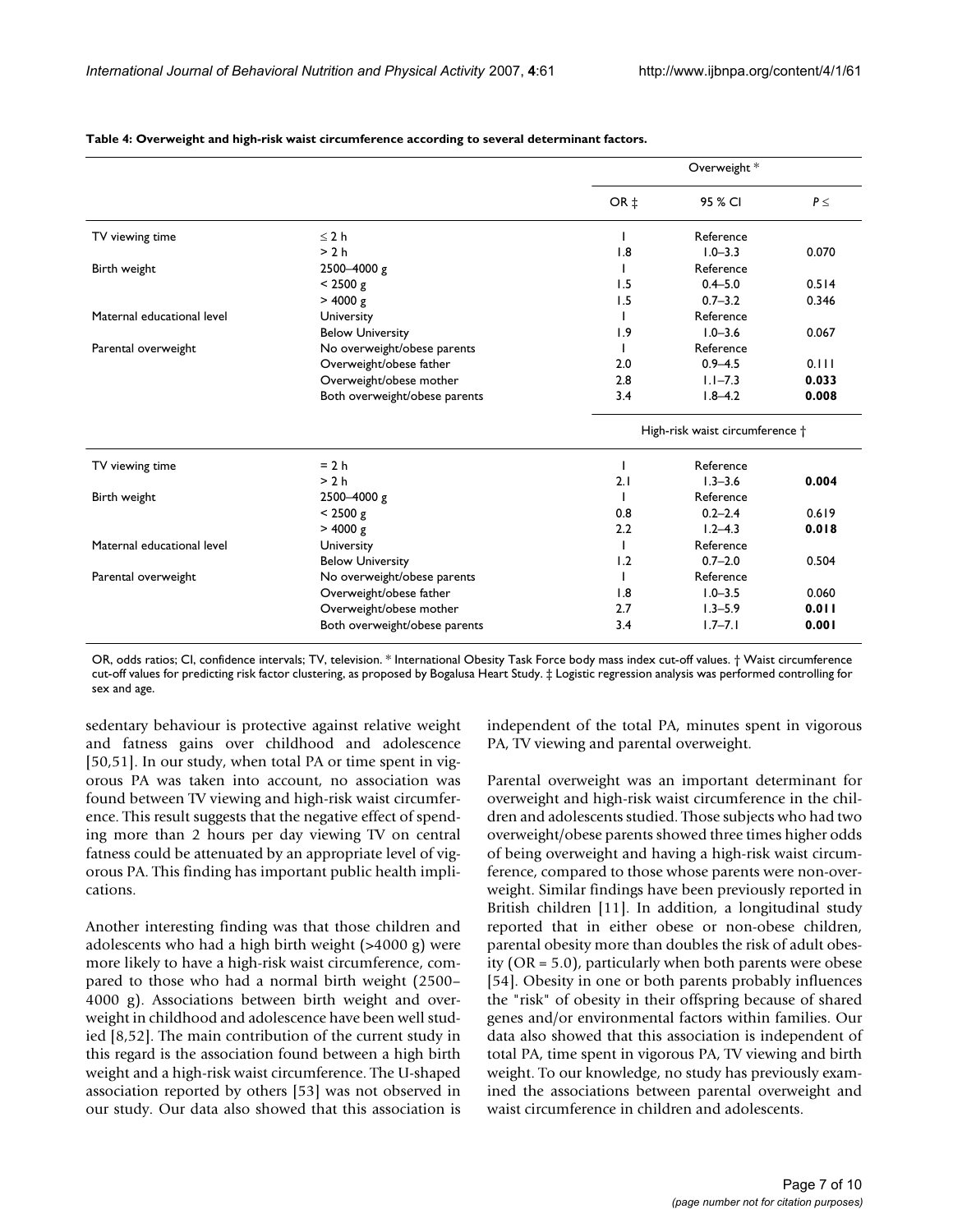### *Limitations and strengths*

It should be highlighted that the present cross-sectional study only provides suggestive evidence concerning causal relationships of PA and other determinant factors with overweight and high-risk waist circumference. Some limitations must be assumed in any study involving accelerometry, for instance, the fact that theaccelerometers do not compensate for the relative increase in energy expenditure with increasing in body size. Nevertheless, accelerometry is nowadays a reference method in epidemiological studies. The fact that a relatively large sample of children and adolescents were assessed by means of accelerometry in relation to total and central obesity, taking into account several well known determinant factors, is a notable strength of this study.

# **Conclusion**

The results suggest that low levels of total PA and mainly vigorous PA may play an important role in the development of overweight and excess of central adiposity in children and adolescents, independently of important determinant factors, such as TV viewing and birth weight. In addition vigorous PA predicted the "risk" of being overweight independent of parental overweight, which also showed a strong association with overweight and highrisk waist circumference in children and adolescents. Spending more than 2 h/day in TV viewing seems to be related to having a high-risk waist circumference. However, the data indicate that its effect on central fat deposition could be attenuated if enough vigorous PA is accumulated. The lack of sex and age interactions observed suggest that the findings and conclusions raised in this study are consistent for boys and girls and for children and adolescents. Intervention studies are needed to confirm in what way and to what extent changes in lifestyle may influence on these relationships.

# **Abbreviations**

BMI, body mass index

CI, confidence intervals

IOTF, International Obesity Task Force

MVPA, moderate to vigorous physical activity

OR, odds ratio

PA, physical activity

### **Competing interests**

The author(s) declare that they have no competing interests.

# **Authors' contributions**

FBO has been the main responsible for analysis and interpretation of data and drafting the manuscript. JRR has been involved in revising the manuscript critically for important intellectual content. MS was the main responsible for the study conception and design, acquisition of funding, collecting of data, and has revised the manuscript critically. All the authors have given final approval of the current version to be published.

### **Acknowledgements**

The author s wish to thank Prof. Olle Carlsson for his assistance with the statistical analysis of the data, and Emma Patterson for her useful comments and English revision.

This study was supported by grants from the Stockholm County Council. FBO and JRR were supported by grants from the Consejo Superior de Deportes (109/UPB31/03, 13/UPB20/04), Ministerio de Educación y Ciencia de España (AP2003-2128, AP2004-2745), EU DG Sanco, project ALPHA (2006120), and the Margit and Folke Pehrzon Foundation.

### **References**

- 1. Kuk JL, Katzmarzyk PT, Nichaman MZ, Church TS, Blair SN, Ross R: **[Visceral Fat Is an Independent Predictor of All-cause Mortal](http://www.ncbi.nlm.nih.gov/entrez/query.fcgi?cmd=Retrieve&db=PubMed&dopt=Abstract&list_uids=16571861)[ity in Men.](http://www.ncbi.nlm.nih.gov/entrez/query.fcgi?cmd=Retrieve&db=PubMed&dopt=Abstract&list_uids=16571861)** *Obes Res* 2006, **14(2):**336-341.
- 2. Lobstein T, Baur L, Uauy R, TaskForce IIO: **Obesity in children and young people: a crisis in public health.** *Obes Rev* 2004, **5:**Suppl, 1 S4-S104.
- 3. Moreno LA, Mesana MI, Fleta J, Ruiz JR, Gonzalez-Gross M, Sarria A, Marcos A, Bueno M, Group AS: **[Overweight, obesity and body](http://www.ncbi.nlm.nih.gov/entrez/query.fcgi?cmd=Retrieve&db=PubMed&dopt=Abstract&list_uids=15802900) [fat composition in spanish adolescents. The AVENA Study.](http://www.ncbi.nlm.nih.gov/entrez/query.fcgi?cmd=Retrieve&db=PubMed&dopt=Abstract&list_uids=15802900)** *Ann Nutr Metab* 2005, **49(2):**71-76.
- 4. Kannel WB, Cupples LA, Ramaswami R, Stokes J, Kreger BE, Higgins M: **[Regional obesity and risk of cardiovascular disease; the](http://www.ncbi.nlm.nih.gov/entrez/query.fcgi?cmd=Retrieve&db=PubMed&dopt=Abstract&list_uids=1995775) [Framingham Study.](http://www.ncbi.nlm.nih.gov/entrez/query.fcgi?cmd=Retrieve&db=PubMed&dopt=Abstract&list_uids=1995775)** *J Clin Epidemiol* 1991, **44(2):**183-190.
- 5. Freedman DS, Serdula MK, Srinivasan SR, Berenson GS: **[Relation of](http://www.ncbi.nlm.nih.gov/entrez/query.fcgi?cmd=Retrieve&db=PubMed&dopt=Abstract&list_uids=9989697) [circumferences and skinfold thicknesses to lipid and insulin](http://www.ncbi.nlm.nih.gov/entrez/query.fcgi?cmd=Retrieve&db=PubMed&dopt=Abstract&list_uids=9989697) concentrations in children and adolescents: the Bogalusa [Heart Study.](http://www.ncbi.nlm.nih.gov/entrez/query.fcgi?cmd=Retrieve&db=PubMed&dopt=Abstract&list_uids=9989697)** *Am J Clin Nutr* 1999, **69(2):**308-317.
- 6. American Academy of Pediatrics. Committee on Public Education: **[American Academy of Pediatrics: Children, adolescents, and](http://www.ncbi.nlm.nih.gov/entrez/query.fcgi?cmd=Retrieve&db=PubMed&dopt=Abstract&list_uids=11158483) [television.](http://www.ncbi.nlm.nih.gov/entrez/query.fcgi?cmd=Retrieve&db=PubMed&dopt=Abstract&list_uids=11158483)** *Pediatrics* 2001, **107(2):**423-426.
- 7. Whitaker RC, Dietz WH: **[Role of the prenatal environment in](http://www.ncbi.nlm.nih.gov/entrez/query.fcgi?cmd=Retrieve&db=PubMed&dopt=Abstract&list_uids=9602184) [the development of obesity.](http://www.ncbi.nlm.nih.gov/entrez/query.fcgi?cmd=Retrieve&db=PubMed&dopt=Abstract&list_uids=9602184)** *J Pediatr* 1998, **132(5):**768-776.
- 8. Singhal A, Wells J, Cole TJ, Fewtrell M, Lucas A: **[Programming of](http://www.ncbi.nlm.nih.gov/entrez/query.fcgi?cmd=Retrieve&db=PubMed&dopt=Abstract&list_uids=12600868) [lean body mass: a link between birth weight, obesity, and](http://www.ncbi.nlm.nih.gov/entrez/query.fcgi?cmd=Retrieve&db=PubMed&dopt=Abstract&list_uids=12600868) [cardiovascular disease?](http://www.ncbi.nlm.nih.gov/entrez/query.fcgi?cmd=Retrieve&db=PubMed&dopt=Abstract&list_uids=12600868)** *Am J Clin Nutr* 2003, **77(3):**726-730.
- 9. Gnavi R, Spagnoli TD, Galotto C, Pugliese E, Carta A, Cesari L: **[Soci](http://www.ncbi.nlm.nih.gov/entrez/query.fcgi?cmd=Retrieve&db=PubMed&dopt=Abstract&list_uids=11297221)[oeconomic status, overweight and obesity in prepuberal chil](http://www.ncbi.nlm.nih.gov/entrez/query.fcgi?cmd=Retrieve&db=PubMed&dopt=Abstract&list_uids=11297221)[dren: a study in an area of Northern Italy.](http://www.ncbi.nlm.nih.gov/entrez/query.fcgi?cmd=Retrieve&db=PubMed&dopt=Abstract&list_uids=11297221)** *Eur J Epidemiol* 2000, **16(9):**797-803.
- 10. Klein-Platat C, Wagner A, Haan MC, Arveiler D, Schlienger JL, Simon C: **Prevalence and sociodemographic determinants of overweight in young French adolescents.** *Diabetes/Metabolism Research Reviews* 2003, **19(2):**153-158.
- 11. Reilly JJ, Armstrong J, Dorosty AR, Emmett PM, Ness A, Rogers I, Steer C, Sherriff A, Avon Longitudinal Study of Parents and Children Study T: **[Early life risk factors for obesity in childhood: cohort](http://www.ncbi.nlm.nih.gov/entrez/query.fcgi?cmd=Retrieve&db=PubMed&dopt=Abstract&list_uids=15908441) [study.](http://www.ncbi.nlm.nih.gov/entrez/query.fcgi?cmd=Retrieve&db=PubMed&dopt=Abstract&list_uids=15908441)** *BMJ* 2005, **330(7504):**1357.
- 12. Klein-Platat C, Oujaa M, Wagner A, Haan MC, Arveiler D, Schlienger JL, Simon C: **[Physical activity is inversely related to waist cir](http://www.ncbi.nlm.nih.gov/entrez/query.fcgi?cmd=Retrieve&db=PubMed&dopt=Abstract&list_uids=15278108)[cumference in 12-y-old French adolescents.](http://www.ncbi.nlm.nih.gov/entrez/query.fcgi?cmd=Retrieve&db=PubMed&dopt=Abstract&list_uids=15278108)** *Int J Obes (Lond)* 2005, **29(1):**9-14.
- 13. Ekelund U, Neovius M, Linne Y, Brage S, Wareham NJ, Rossner S: **[Associations between physical activity and fat mass in ado](http://www.ncbi.nlm.nih.gov/entrez/query.fcgi?cmd=Retrieve&db=PubMed&dopt=Abstract&list_uids=15699221)[lescents: the Stockholm Weight Development Study.](http://www.ncbi.nlm.nih.gov/entrez/query.fcgi?cmd=Retrieve&db=PubMed&dopt=Abstract&list_uids=15699221)** *Am J Clin Nutr* 2005, **81(2):**355-360.
- 14. Ekelund U, Sardinha LB, Anderssen SA, Harro M, Franks PW, Brage S, Cooper AR, Andersen LB, Riddoch C, Froberg K: **[Associations](http://www.ncbi.nlm.nih.gov/entrez/query.fcgi?cmd=Retrieve&db=PubMed&dopt=Abstract&list_uids=15321796) [between objectively assessed physical activity and indicators](http://www.ncbi.nlm.nih.gov/entrez/query.fcgi?cmd=Retrieve&db=PubMed&dopt=Abstract&list_uids=15321796)**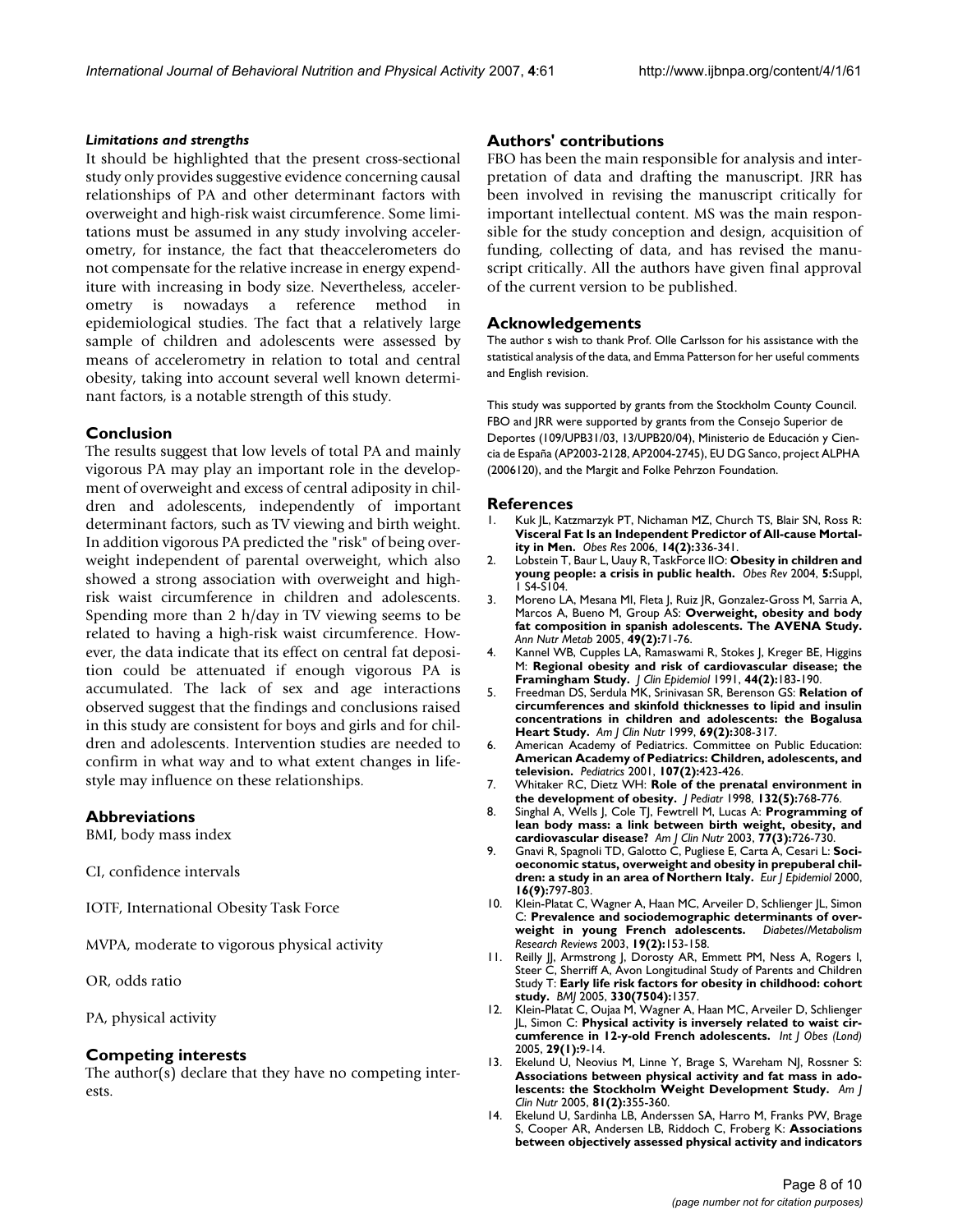**[of body fatness in 9- to 10-y-old European children: a popula](http://www.ncbi.nlm.nih.gov/entrez/query.fcgi?cmd=Retrieve&db=PubMed&dopt=Abstract&list_uids=15321796)tion-based study from 4 distinct regions in Europe (the Euro[pean Youth Heart Study\).](http://www.ncbi.nlm.nih.gov/entrez/query.fcgi?cmd=Retrieve&db=PubMed&dopt=Abstract&list_uids=15321796)** *Am J Clin Nutr* 2004, **80(3):**584-590.

- 15. Ara I, Moreno LA, Leiva MT, Gutin B, Casajús A: **[Adiposity, physi](http://www.ncbi.nlm.nih.gov/entrez/query.fcgi?cmd=Retrieve&db=PubMed&dopt=Abstract&list_uids=17712107)[cal activity, and physical fitness among children from](http://www.ncbi.nlm.nih.gov/entrez/query.fcgi?cmd=Retrieve&db=PubMed&dopt=Abstract&list_uids=17712107) [Aragón.](http://www.ncbi.nlm.nih.gov/entrez/query.fcgi?cmd=Retrieve&db=PubMed&dopt=Abstract&list_uids=17712107)** *Obesity* 2007, **15:**1918 -11924.
- 16. Gutin B, Yin Z, Humphries MC, Barbeau P: **[Relations of moderate](http://www.ncbi.nlm.nih.gov/entrez/query.fcgi?cmd=Retrieve&db=PubMed&dopt=Abstract&list_uids=15817847) [and vigorous physical activity to fitness and fatness in adoles](http://www.ncbi.nlm.nih.gov/entrez/query.fcgi?cmd=Retrieve&db=PubMed&dopt=Abstract&list_uids=15817847)[cents.](http://www.ncbi.nlm.nih.gov/entrez/query.fcgi?cmd=Retrieve&db=PubMed&dopt=Abstract&list_uids=15817847)** *Am J Clin Nutr* 2005, **81(4):**746-750.
- 17. Ruiz JR, Rizzo NS, Hurtig-Wennlöf A, Ortega FB, Warnberg J, Sjöström M: **Relations of total physical activity and intensity to fitness and fatness in children; The European Youth Heart Study.** *Am J Clin Nutr* 2006, **84(2):**298-302.
- 18. Ortega FB, Tresaco B, Ruiz JR, Moreno LA, Martin-Matillas M, Mesa JL, Warnberg J, Bueno M, Tercedor P, Gutierrez A, Castillo MJ: **[Car](http://www.ncbi.nlm.nih.gov/entrez/query.fcgi?cmd=Retrieve&db=PubMed&dopt=Abstract&list_uids=17557997)[diorespiratory fitness and sedentary activities are associated](http://www.ncbi.nlm.nih.gov/entrez/query.fcgi?cmd=Retrieve&db=PubMed&dopt=Abstract&list_uids=17557997) [with adiposity in adolescents.](http://www.ncbi.nlm.nih.gov/entrez/query.fcgi?cmd=Retrieve&db=PubMed&dopt=Abstract&list_uids=17557997)** *Obesity (Silver Spring)* 2007, **15(6):**1589-1599.
- 19. Ness AR, Leary SD, Mattocks C, Blair SN, Reilly JJ, Wells J, Ingle S, Tilling K, Smith GD, Riddoch C: **[Objectively measured physical](http://www.ncbi.nlm.nih.gov/entrez/query.fcgi?cmd=Retrieve&db=PubMed&dopt=Abstract&list_uids=17388663) [activity and fat mass in a large cohort of children.](http://www.ncbi.nlm.nih.gov/entrez/query.fcgi?cmd=Retrieve&db=PubMed&dopt=Abstract&list_uids=17388663)** *PLoS Med* 2007, **4(3):**e97.
- 20. Stratton G, Ridgers ND, Fairclough SJ, Richardson DJ: **[Physical](http://www.ncbi.nlm.nih.gov/entrez/query.fcgi?cmd=Retrieve&db=PubMed&dopt=Abstract&list_uids=17557988) [activity levels of normal-weight and overweight girls and](http://www.ncbi.nlm.nih.gov/entrez/query.fcgi?cmd=Retrieve&db=PubMed&dopt=Abstract&list_uids=17557988) [boys during primary school recess.](http://www.ncbi.nlm.nih.gov/entrez/query.fcgi?cmd=Retrieve&db=PubMed&dopt=Abstract&list_uids=17557988)** *Obesity (Silver Spring)* 2007, **15(6):**1513-1519.
- 21. Saelens BE, Seeley RJ, van Schaick K, Donnelly LF, O'Brien KJ: **[Vis](http://www.ncbi.nlm.nih.gov/entrez/query.fcgi?cmd=Retrieve&db=PubMed&dopt=Abstract&list_uids=17209176)[ceral abdominal fat is correlated with whole-body fat and](http://www.ncbi.nlm.nih.gov/entrez/query.fcgi?cmd=Retrieve&db=PubMed&dopt=Abstract&list_uids=17209176) [physical activity among 8-y-old children at risk of obesity.](http://www.ncbi.nlm.nih.gov/entrez/query.fcgi?cmd=Retrieve&db=PubMed&dopt=Abstract&list_uids=17209176)** *Am J Clin Nutr* 2007, **85(1):**46-53.
- 22. Poortvliet E, Yngve A, Ekelund U, Hurtig-Wennlof A, Nilsson A, Hagstromer M, Sjostrom M: **[The European Youth Heart Survey](http://www.ncbi.nlm.nih.gov/entrez/query.fcgi?cmd=Retrieve&db=PubMed&dopt=Abstract&list_uids=15806888) [\(EYHS\): an international study that addresses the multi](http://www.ncbi.nlm.nih.gov/entrez/query.fcgi?cmd=Retrieve&db=PubMed&dopt=Abstract&list_uids=15806888)[dimensional issues of CVD risk factors.](http://www.ncbi.nlm.nih.gov/entrez/query.fcgi?cmd=Retrieve&db=PubMed&dopt=Abstract&list_uids=15806888)** *Forum Nutr* 2003, **56:**254-256.
- 23. Wennlof AH, Yngve A, Sjostrom M: **[Sampling procedure, partic](http://www.ncbi.nlm.nih.gov/entrez/query.fcgi?cmd=Retrieve&db=PubMed&dopt=Abstract&list_uids=12740078)[ipation rates and representativeness in the Swedish part of](http://www.ncbi.nlm.nih.gov/entrez/query.fcgi?cmd=Retrieve&db=PubMed&dopt=Abstract&list_uids=12740078) [the European Youth Heart Study \(EYHS\).](http://www.ncbi.nlm.nih.gov/entrez/query.fcgi?cmd=Retrieve&db=PubMed&dopt=Abstract&list_uids=12740078)** *Public Health Nutrition* 2003, **6(3):**291-299.
- 24. Riddoch CJ, Mattocks C, Deere K, Saunders J, Kirkby J, Tilling K, Leary SD, Blair S, Ness A: **[Objective measurement of levels and](http://www.ncbi.nlm.nih.gov/entrez/query.fcgi?cmd=Retrieve&db=PubMed&dopt=Abstract&list_uids=17855437) [patterns of physical activity.](http://www.ncbi.nlm.nih.gov/entrez/query.fcgi?cmd=Retrieve&db=PubMed&dopt=Abstract&list_uids=17855437)** *Arch Dis Child* 2007.
- 25. Trost SG, Pate RR, Sallis JF, Freedson PS, Taylor WC, Dowda M, Sirard J: **[Age and gender differences in objectively measured](http://www.ncbi.nlm.nih.gov/entrez/query.fcgi?cmd=Retrieve&db=PubMed&dopt=Abstract&list_uids=11828247) [physical activity in youth.](http://www.ncbi.nlm.nih.gov/entrez/query.fcgi?cmd=Retrieve&db=PubMed&dopt=Abstract&list_uids=11828247)** *Med Sci Sports Exerc* 2002, **34(2):**350-355.
- 26. Trost SG, Way R, Okely AD: **[Predictive validity of three Acti-](http://www.ncbi.nlm.nih.gov/entrez/query.fcgi?cmd=Retrieve&db=PubMed&dopt=Abstract&list_uids=16531910)[Graph energy expenditure equations for children.](http://www.ncbi.nlm.nih.gov/entrez/query.fcgi?cmd=Retrieve&db=PubMed&dopt=Abstract&list_uids=16531910)** *Med Sci Sports Exerc* 2006, **38(2):**380-387.
- 27. Strong WB, Malina RM, Blimkie CJ, Daniels SR, Dishman RK, Gutin B, Hergenroeder AC, Must A, Nixon PA, Pivarnik JM, Rowland T, Trost S, Trudeau F: **[Evidence based physical activity for school-age](http://www.ncbi.nlm.nih.gov/entrez/query.fcgi?cmd=Retrieve&db=PubMed&dopt=Abstract&list_uids=15973308) [youth.](http://www.ncbi.nlm.nih.gov/entrez/query.fcgi?cmd=Retrieve&db=PubMed&dopt=Abstract&list_uids=15973308)** *J Pediatr* 2005, **146(6):**732-737.
- 28. Harder T, Rodekamp E, Schellong K, Dudenhausen JW, Plagemann A: **[Birth weight and subsequent risk of type 2 diabetes: a meta](http://www.ncbi.nlm.nih.gov/entrez/query.fcgi?cmd=Retrieve&db=PubMed&dopt=Abstract&list_uids=17215379)[analysis.](http://www.ncbi.nlm.nih.gov/entrez/query.fcgi?cmd=Retrieve&db=PubMed&dopt=Abstract&list_uids=17215379)** *Am J Epidemiol* 2007, **165(8):**849-857.
- 29. Spencer EA, Appleby PN, Davey GK, Key TJ: **[Validity of self](http://www.ncbi.nlm.nih.gov/entrez/query.fcgi?cmd=Retrieve&db=PubMed&dopt=Abstract&list_uids=12186665)[reported height and weight in 4808 EPIC-Oxford partici](http://www.ncbi.nlm.nih.gov/entrez/query.fcgi?cmd=Retrieve&db=PubMed&dopt=Abstract&list_uids=12186665)[pants.](http://www.ncbi.nlm.nih.gov/entrez/query.fcgi?cmd=Retrieve&db=PubMed&dopt=Abstract&list_uids=12186665)** *Public Health Nutr* 2002, **5(4):**561-565.
- 30. Cole TJ, Bellizzi MC, Flegal KM, Dietz WH: **[Establishing a standard](http://www.ncbi.nlm.nih.gov/entrez/query.fcgi?cmd=Retrieve&db=PubMed&dopt=Abstract&list_uids=10797032) [definition for child overweight and obesity worldwide: inter](http://www.ncbi.nlm.nih.gov/entrez/query.fcgi?cmd=Retrieve&db=PubMed&dopt=Abstract&list_uids=10797032)[national survey.](http://www.ncbi.nlm.nih.gov/entrez/query.fcgi?cmd=Retrieve&db=PubMed&dopt=Abstract&list_uids=10797032)** *BMJ* 2000, **320(7244):**1240-1243.
- 31. McCarthy HD, Ellis SM, Cole TJ: **[Central overweight and obesity](http://www.ncbi.nlm.nih.gov/entrez/query.fcgi?cmd=Retrieve&db=PubMed&dopt=Abstract&list_uids=12649234) [in British youth aged 11-16 years: cross sectional surveys of](http://www.ncbi.nlm.nih.gov/entrez/query.fcgi?cmd=Retrieve&db=PubMed&dopt=Abstract&list_uids=12649234) [waist circumference.](http://www.ncbi.nlm.nih.gov/entrez/query.fcgi?cmd=Retrieve&db=PubMed&dopt=Abstract&list_uids=12649234)** *BMJ* 2003, **326(7390):**624.
- 32. Brambilla P, Bedogni G, Moreno LA, Goran MI, Gutin B, Fox KR, Peters DM, Barbeau P, De Simone M, Pietrobelli A: **[Crossvalidation](http://www.ncbi.nlm.nih.gov/entrez/query.fcgi?cmd=Retrieve&db=PubMed&dopt=Abstract&list_uids=16344845) [of anthropometry against magnetic resonance imaging for](http://www.ncbi.nlm.nih.gov/entrez/query.fcgi?cmd=Retrieve&db=PubMed&dopt=Abstract&list_uids=16344845) the assessment of visceral and subcutaneous adipose tissue [in children.](http://www.ncbi.nlm.nih.gov/entrez/query.fcgi?cmd=Retrieve&db=PubMed&dopt=Abstract&list_uids=16344845)** *Int J Obes (Lond)* 2006, **30(1):**23-30.
- 33. Katzmarzyk PT, Srinivasan SR, Chen W, Malina RM, Bouchard C, Berenson GS: **[Body mass index, waist circumference, and cluster](http://www.ncbi.nlm.nih.gov/entrez/query.fcgi?cmd=Retrieve&db=PubMed&dopt=Abstract&list_uids=15286257)[ing of cardiovascular disease risk factors in a biracial sample](http://www.ncbi.nlm.nih.gov/entrez/query.fcgi?cmd=Retrieve&db=PubMed&dopt=Abstract&list_uids=15286257) [of children and adolescents.](http://www.ncbi.nlm.nih.gov/entrez/query.fcgi?cmd=Retrieve&db=PubMed&dopt=Abstract&list_uids=15286257)** *Pediatrics* 2004, **114(2):**e198-205.
- 34. Fernandez JR, Redden DT, Pietrobelli A, Allison DB: **[Waist circum](http://www.ncbi.nlm.nih.gov/entrez/query.fcgi?cmd=Retrieve&db=PubMed&dopt=Abstract&list_uids=15480363)[ference percentiles in nationally representative samples of](http://www.ncbi.nlm.nih.gov/entrez/query.fcgi?cmd=Retrieve&db=PubMed&dopt=Abstract&list_uids=15480363)**

**[African-American, European-American, and Mexican-](http://www.ncbi.nlm.nih.gov/entrez/query.fcgi?cmd=Retrieve&db=PubMed&dopt=Abstract&list_uids=15480363)**[American children and adolescents.](http://www.ncbi.nlm.nih.gov/entrez/query.fcgi?cmd=Retrieve&db=PubMed&dopt=Abstract&list_uids=15480363) **145(4):**439-444.

- 35. Lohman TG, Roche AF, Martorell R: **Anthropometric standardization reference manual.** Champaign, IL , Human Kinetics; 1991:55–70.
- 36. Slaughter MH, Lohman TG, Boileau RA, Horswill CA, Stillman RJ, Van Loan MD, Bemben DA: **[Skinfold equations for estimation of](http://www.ncbi.nlm.nih.gov/entrez/query.fcgi?cmd=Retrieve&db=PubMed&dopt=Abstract&list_uids=3224965)** [body fatness in children and youth.](http://www.ncbi.nlm.nih.gov/entrez/query.fcgi?cmd=Retrieve&db=PubMed&dopt=Abstract&list_uids=3224965) **60(5):**709-723.
- 37. Rodriguez G, Moreno LA, Blay MG, Blay VA, Fleta J, Sarria A, Bueno M, Group AVENAZS: **[Body fat measurement in adolescents:](http://www.ncbi.nlm.nih.gov/entrez/query.fcgi?cmd=Retrieve&db=PubMed&dopt=Abstract&list_uids=16047030) [comparison of skinfold thickness equations with dual-energy](http://www.ncbi.nlm.nih.gov/entrez/query.fcgi?cmd=Retrieve&db=PubMed&dopt=Abstract&list_uids=16047030) [X-ray absorptiometry.](http://www.ncbi.nlm.nih.gov/entrez/query.fcgi?cmd=Retrieve&db=PubMed&dopt=Abstract&list_uids=16047030)** *Eur J Clin Nutr* 2005, **59(10):**1158-1166.
- 38. Moreno LA, Blay MG, Rodriguez G, Blay VA, Mesana MI, Olivares JL, Fleta J, Sarria A, Bueno M: **[Screening performances of the Inter](http://www.ncbi.nlm.nih.gov/entrez/query.fcgi?cmd=Retrieve&db=PubMed&dopt=Abstract&list_uids=17031009)[national Obesity Task Force body mass index cut-off values](http://www.ncbi.nlm.nih.gov/entrez/query.fcgi?cmd=Retrieve&db=PubMed&dopt=Abstract&list_uids=17031009) [in adolescents.](http://www.ncbi.nlm.nih.gov/entrez/query.fcgi?cmd=Retrieve&db=PubMed&dopt=Abstract&list_uids=17031009)** *J Am Coll Nutr* 2006, **25(5):**403-408.
- 39. Tanner JM, Whitehouse RH: **[Clinical longitudinal standards for](http://www.ncbi.nlm.nih.gov/entrez/query.fcgi?cmd=Retrieve&db=PubMed&dopt=Abstract&list_uids=952550) [height, weight, height velocity, weight velocity, and stages of](http://www.ncbi.nlm.nih.gov/entrez/query.fcgi?cmd=Retrieve&db=PubMed&dopt=Abstract&list_uids=952550) [puberty.](http://www.ncbi.nlm.nih.gov/entrez/query.fcgi?cmd=Retrieve&db=PubMed&dopt=Abstract&list_uids=952550)** *Arch Dis Child* 1976, **51(3):**170-179.
- Sur H, Kolotourou M, Dimitriou M, Kocaoglu B, Keskin Y, Hayran O, Manios Y: **[Biochemical and behavioral indices related to BMI](http://www.ncbi.nlm.nih.gov/entrez/query.fcgi?cmd=Retrieve&db=PubMed&dopt=Abstract&list_uids=15917060) [in schoolchildren in urban Turkey.](http://www.ncbi.nlm.nih.gov/entrez/query.fcgi?cmd=Retrieve&db=PubMed&dopt=Abstract&list_uids=15917060)** *Prev Med* 2005, **41(2):**614-621.
- 41. Manios Y, Yiannakouris N, Papoutsakis C, Moschonis G, Magkos F, Skenderi K, Zampelas A: **[Behavioral and physiological indices](http://www.ncbi.nlm.nih.gov/entrez/query.fcgi?cmd=Retrieve&db=PubMed&dopt=Abstract&list_uids=15495234) [related to BMI in a cohort of primary schoolchildren in](http://www.ncbi.nlm.nih.gov/entrez/query.fcgi?cmd=Retrieve&db=PubMed&dopt=Abstract&list_uids=15495234) [Greece.](http://www.ncbi.nlm.nih.gov/entrez/query.fcgi?cmd=Retrieve&db=PubMed&dopt=Abstract&list_uids=15495234)** *Am J Hum Biol* 2004, **16(6):**639-647.
- 42. Manios Y, Kafatos I, Kafatos A: **[Ten-year follow-up of the Cretan](http://www.ncbi.nlm.nih.gov/entrez/query.fcgi?cmd=Retrieve&db=PubMed&dopt=Abstract&list_uids=16876239) [Health and Nutrition Education Program on children's phys](http://www.ncbi.nlm.nih.gov/entrez/query.fcgi?cmd=Retrieve&db=PubMed&dopt=Abstract&list_uids=16876239)[ical activity levels.](http://www.ncbi.nlm.nih.gov/entrez/query.fcgi?cmd=Retrieve&db=PubMed&dopt=Abstract&list_uids=16876239)** *Prev Med* 2006, **43(6):**442-446.
- 43. Luepker RV, Perry CL, McKinlay SM, Nader PR, Parcel GS, Stone EJ, Webber LS, Elder JP, Feldman HA, Johnson CC, *et al.*: **[Outcomes of](http://www.ncbi.nlm.nih.gov/entrez/query.fcgi?cmd=Retrieve&db=PubMed&dopt=Abstract&list_uids=8598593) [a field trial to improve children's dietary patterns and physi](http://www.ncbi.nlm.nih.gov/entrez/query.fcgi?cmd=Retrieve&db=PubMed&dopt=Abstract&list_uids=8598593)cal activity. The Child and Adolescent Trial for Cardiovascu[lar Health. CATCH collaborative group.](http://www.ncbi.nlm.nih.gov/entrez/query.fcgi?cmd=Retrieve&db=PubMed&dopt=Abstract&list_uids=8598593)** *JAMA* 1996, **275(10):**768-776.
- Riddoch CJ, Bo Andersen L, Wedderkopp N, Harro M, Klasson-Heggebo L, Sardinha LB, Cooper AR, Ekelund U: **[Physical activity](http://www.ncbi.nlm.nih.gov/entrez/query.fcgi?cmd=Retrieve&db=PubMed&dopt=Abstract&list_uids=14707773) [levels and patterns of 9- and 15-yr-old European children.](http://www.ncbi.nlm.nih.gov/entrez/query.fcgi?cmd=Retrieve&db=PubMed&dopt=Abstract&list_uids=14707773)** *Med Sci Sports Exerc* 2004, **36(1):**86-92.
- 45. Tobias JH, Steer CD, Mattocks CG, Riddoch C, Ness AR: **[Habitual](http://www.ncbi.nlm.nih.gov/entrez/query.fcgi?cmd=Retrieve&db=PubMed&dopt=Abstract&list_uids=17014381) [levels of physical activity influence bone mass in 11-year-old](http://www.ncbi.nlm.nih.gov/entrez/query.fcgi?cmd=Retrieve&db=PubMed&dopt=Abstract&list_uids=17014381) children from the United Kingdom: findings from a large [population-based cohort.](http://www.ncbi.nlm.nih.gov/entrez/query.fcgi?cmd=Retrieve&db=PubMed&dopt=Abstract&list_uids=17014381)** *J Bone Miner Res* 2007, **22(1):**101-109.
- 46. Armstrong N, Welsman JR: **[The physical activity patterns of](http://www.ncbi.nlm.nih.gov/entrez/query.fcgi?cmd=Retrieve&db=PubMed&dopt=Abstract&list_uids=17123328) [European youth with reference to methods of assessment.](http://www.ncbi.nlm.nih.gov/entrez/query.fcgi?cmd=Retrieve&db=PubMed&dopt=Abstract&list_uids=17123328)** *Sports Med* 2006, **36(12):**1067-1086.
- 47. Andersen LB, Harro M, Sardinha LB, Froberg K, Ekelund U, Brage S, Anderssen SA: **[Physical activity and clustered cardiovascular](http://www.ncbi.nlm.nih.gov/entrez/query.fcgi?cmd=Retrieve&db=PubMed&dopt=Abstract&list_uids=16860699) [risk in children: a cross-sectional study \(The European Youth](http://www.ncbi.nlm.nih.gov/entrez/query.fcgi?cmd=Retrieve&db=PubMed&dopt=Abstract&list_uids=16860699) [Heart Study\).](http://www.ncbi.nlm.nih.gov/entrez/query.fcgi?cmd=Retrieve&db=PubMed&dopt=Abstract&list_uids=16860699)** *Lancet* 2006, **368(9532):**299-304.
- 48. Gortmaker SL, Must A, Sobol AM, Peterson K, Colditz GA, Dietz WH: **[Television viewing as a cause of increasing obesity](http://www.ncbi.nlm.nih.gov/entrez/query.fcgi?cmd=Retrieve&db=PubMed&dopt=Abstract&list_uids=8634729) [among children in the United States, 1986-1990.](http://www.ncbi.nlm.nih.gov/entrez/query.fcgi?cmd=Retrieve&db=PubMed&dopt=Abstract&list_uids=8634729)** *Arch Pediatr Adolesc Med* 1996, **150(4):**356-362.
- 49. Robinson TN: **[Reducing children's television viewing to pre](http://www.ncbi.nlm.nih.gov/entrez/query.fcgi?cmd=Retrieve&db=PubMed&dopt=Abstract&list_uids=10546696)[vent obesity: a randomized controlled trial.](http://www.ncbi.nlm.nih.gov/entrez/query.fcgi?cmd=Retrieve&db=PubMed&dopt=Abstract&list_uids=10546696)** *JAMA* 1999, **282(16):**1561-1567.
- 50. Must A, Tybor DJ: **Physical activity and sedentary behavior: a review of longitudinal studies of weight and adiposity in youth.** *Int J Obes (Lond)* 2005, **29:**Suppl, 2 S84-S96.
- 51. Davison KK, Marshall SJ, Birch LL: **[Cross-sectional and longitudi](http://www.ncbi.nlm.nih.gov/entrez/query.fcgi?cmd=Retrieve&db=PubMed&dopt=Abstract&list_uids=16860123)[nal associations between TV viewing and girls' body mass](http://www.ncbi.nlm.nih.gov/entrez/query.fcgi?cmd=Retrieve&db=PubMed&dopt=Abstract&list_uids=16860123) [index, overweight status, and percentage of body fat.](http://www.ncbi.nlm.nih.gov/entrez/query.fcgi?cmd=Retrieve&db=PubMed&dopt=Abstract&list_uids=16860123)** *J Pediatr* 2006, **149(1):**32-37.
- Labayen I, Moreno LA, Blay MG, Blay VA, Mesana MI, Gonzalez-Gross M, Bueno G, Sarria A, Bueno M: **[Early programming of body](http://www.ncbi.nlm.nih.gov/entrez/query.fcgi?cmd=Retrieve&db=PubMed&dopt=Abstract&list_uids=16365074) [composition and fat distribution in adolescents.](http://www.ncbi.nlm.nih.gov/entrez/query.fcgi?cmd=Retrieve&db=PubMed&dopt=Abstract&list_uids=16365074)** *J Nutr* 2006, **136(1):**147-152.
- 53. Seidman DS, Laor A, Gale R, Stevenson DK, Danon YL: **[A longitudi](http://www.ncbi.nlm.nih.gov/entrez/query.fcgi?cmd=Retrieve&db=PubMed&dopt=Abstract&list_uids=2058611)[nal study of birth weight and being overweight in late adoles](http://www.ncbi.nlm.nih.gov/entrez/query.fcgi?cmd=Retrieve&db=PubMed&dopt=Abstract&list_uids=2058611)[cence.](http://www.ncbi.nlm.nih.gov/entrez/query.fcgi?cmd=Retrieve&db=PubMed&dopt=Abstract&list_uids=2058611)** *Am J Dis Child* 1991, **145(7):**782-785.